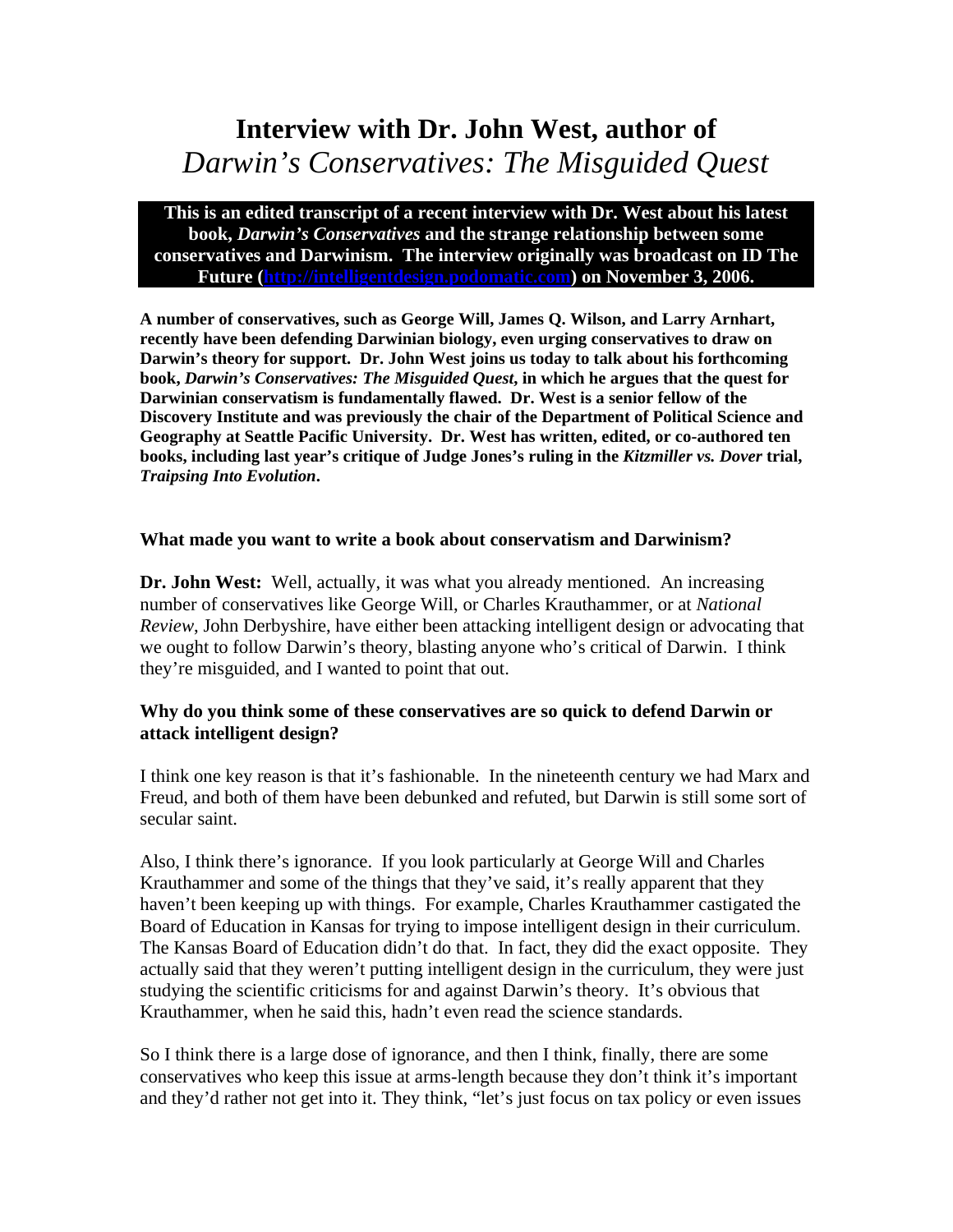like partial-birth abortion" and that this is just an arcane debate over the finer points of biology or philosophy, when in fact, Darwinism really is intertwined with a lot of key debates today about the economy, about limited government, about bioethics, about morality. Far from being arcane, it really is a fundamental debate that conservatives should be interested in.

## **In sounds like this sort of ignorance about the issue is combined with this sort of politically incorrect attitude that people don't want to take, so they decide that this isn't an issue that they're going to challenge.**

## **There are some, though, who are more thoughtful than others. Who would you say are the ones that are challenging, picking up on the issue, and are defending conservatism from a Darwinian perspective in a thoughtful manner?**

James Q. Wilson and Larry Arnhart are probably the most thoughtful proponents of this view. Arnhart, who is a political science professor and political theorist at Northern Illinois University, wrote a book last year called *Darwinian Conservatism*. A large part of my book dissects his arguments. Dr. Arnhart and I have had some interesting discussions, including in Philadelphia just a few weeks ago, where we sort of went at it. I do think he's thoughtful, but I think he's thoughtfully wrong, and I try to show that.

## **If Larry Arnhart is a thoughtful Darwinian conservative, who is the least thoughtful?**

I'd rather not answer that! People can read my book and judge for themselves.

## **Some conservatives argue that Darwinism protects us against utopian government because it establishes that many of our dispositions are rooted in biology and can't be changed. What do you think of that argument?**

Two things. One is that some Darwinian conservatives confuse biology with Darwinism. They equate any showing that we have a biological nature with Darwinism. I think that's just false. I mean, we can understand that there are basic biological differences between men and women, which I certainly believe, and that we have dispositions that are based out of our biology, without buying into the Darwinist story that these came about through a purposeless process of survival of the fittest.

But another issue here is that the track record of Darwinism when it comes to utopianism is pretty clear. Over the past hundred years, Darwinists have been at the forefront of promoting utopian schemes, particularly eugenics, which resulted in more than 60,000 people being sterilized against their will, many of whom would not be considered mentally handicapped in today, and this was just abhorrent. Yet the people who were promoting it the most were the leading Darwinian biologists. That's just one issue. I recount several in my book. This idea that Darwinism somehow is a good fit for limited government or keeping the government out of utopian schemes to remake the world – history refutes that.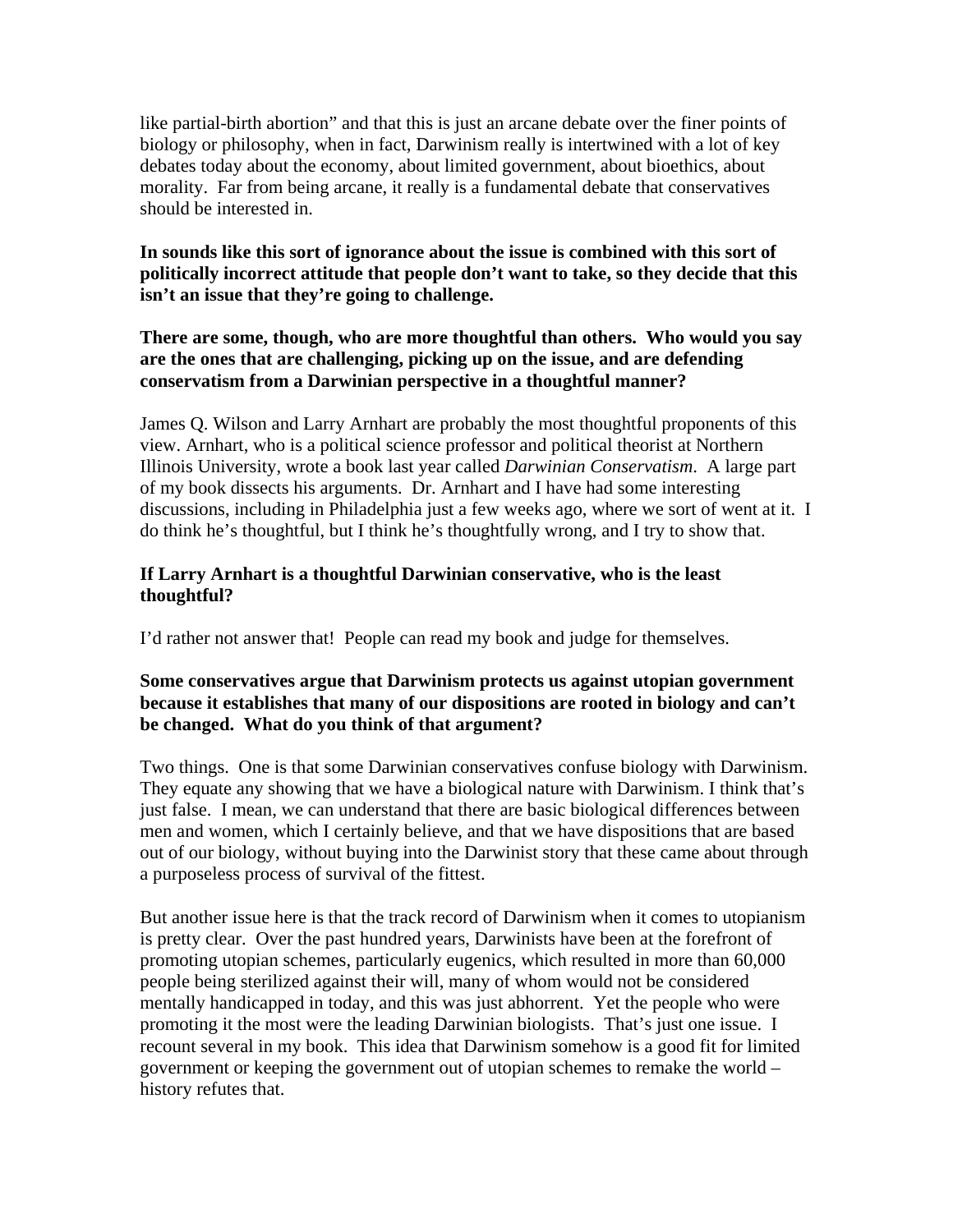**In addition to the arguments about utopian government, I've also heard some conservatives argue for Darwin's theory based on an economic idea, the idea that natural selection and survival of the fittest fit with free enterprise, that it's really analogous to the idea of competition in a free market. Why don't you agree with that argument?** 

Ironically, Darwin's theory in the nineteenth century was primarily used to attack capitalism as nothing but survival of the fittest, so it was leftists who were anticonservative who really liked that analogy because they thought it could stigmatize capitalism. That's also one reason why most capitalists – not all, but most in the nineteenth century and beyond – didn't like the claim that Darwinism was analogous to capitalism. They thought it was too negative. Nineteenth century free marketeers and capitalists thought, just like George Gilder today, that capitalism benefits everyone. The Darwinian view really grew out of Thomas Malthus's idea that we need to be concerned about human overpopulation and that you should apply survival of the fittest in nature to human society. Nineteenth century capitalists thought that was way too negative because it suggests the only way one person can get ahead is by walking over another person's dead body. They pointed out that, in fact, free economic exchange benefits both sides. It benefits the poor as well as people who are not poor.

Fundamentally, Darwinism and free enterprise aren't a good fit because the things you see that make competition go are really intelligently designed. When someone designs a product, it is because they've worked on it, they've had an idea. It's not a random mutation; it's not a random variation. So the thing that makes competition work is all the intelligent designers who are making things they think will add to our wealth and add to our creativity and benefit human society. These products and innovations are not blind, random variations of the sort called for in Darwinism.

#### **I think that's where George Gilder comes from because he talks about creativity and imagination. Beyond that, what do you think is the most important reason that Darwinism doesn't support conservatism, in your view?**

I'd have to say it's Darwin's undercutting of any sense of universal moral truth or even universal human rights. In the *Descent of Man* Darwin makes very clear that morality is a function of natural selection and the current environment. So although our current dictates of morality—say, kindness, or treating other people fairly—help our current society, if the environmental conditions for survival change, they can go completely out the door. Thus, trying to have a permanent basis for things like limited government or human rights is very hard in a Darwinian sense because Darwinism says that anything that exists, even something like rape, as described by a recently written book about the natural history of rape, has to serve some sort of biological function. In some sense it's blessed by natural selection, but if the environment changes, you get something completely different.